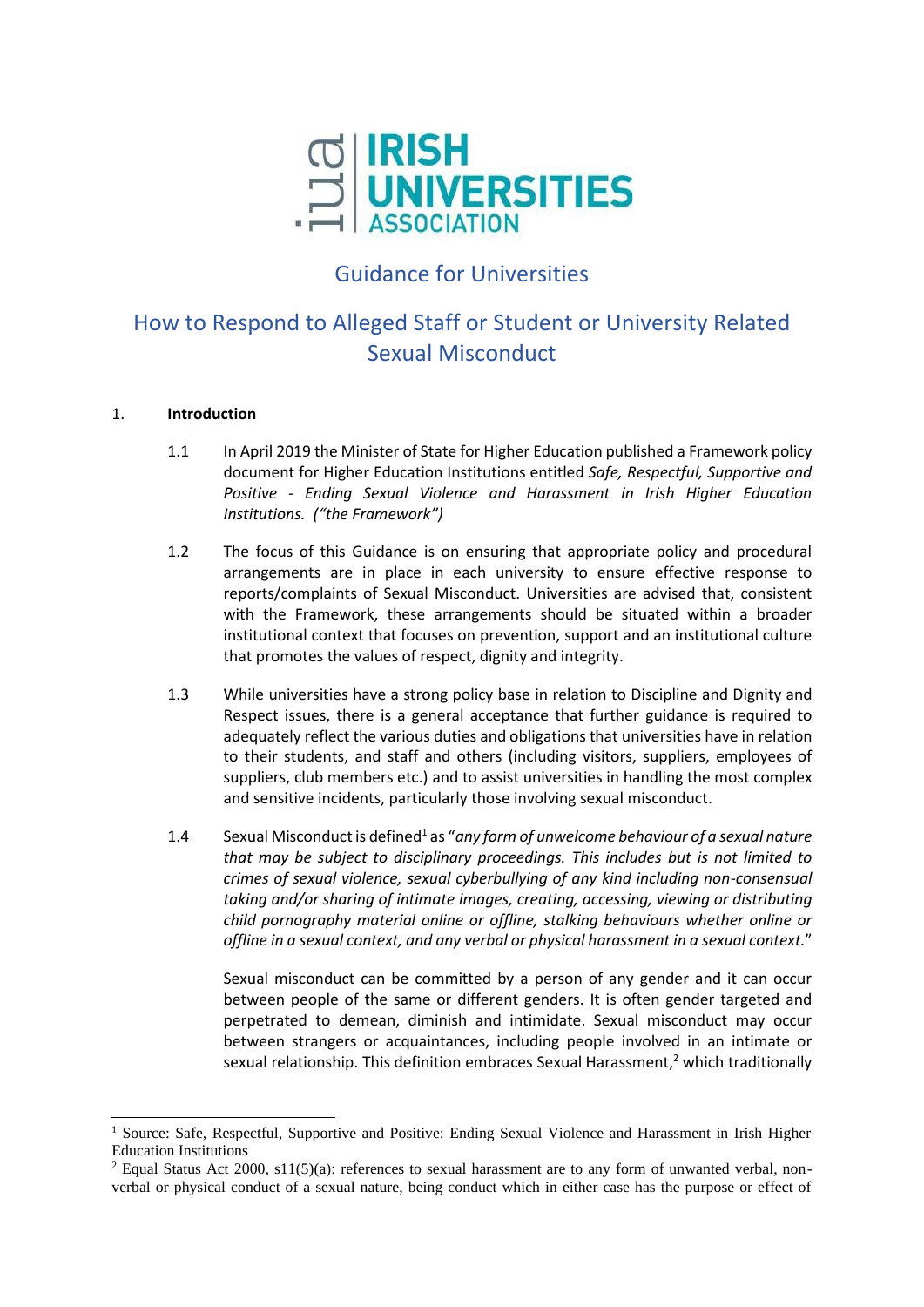has been well covered in Dignity and Respect policies, and to which the procedural guidance set out here is also applicable.

As may be noted from the above, some instances of sexual misconduct may also constitute a criminal offence.

- 1.5 Universities have been very active in the provision of Sexual Consent training, as a key initiative in ensuring a safe and respectful institutional environment. In this context, Sexual Consent is described as the freely given verbal or non-verbal communication of a feeling of willingness to engage in sexual activity. This description entails an ongoing, mutual and preferably verbal communication, and is consistent with the definition of consent in the [Criminal Law \(Sexual Offences\) Act 2017,](http://www.irishstatutebook.ie/eli/2017/act/2/section/48/enacted/en/html#sec48) as where the individual "freely and voluntarily agrees to engage in that act".
- 1.6 Any difficulty in defining what constitutes Sexual Misconduct should not deter students or staff from complaining of behaviour which is unwelcome.
- 1.7 A particularly complex issue for universities is how to handle cases where the alleged sexual misconduct may also constitute a criminal offence. This Guidance provides the basis for universities to amend their existing policies and procedures (including those relating to Sexual Harassment) or to introduce new aspects of policy where none currently exists. It is recommended that each university has clear, dedicated policies and procedures on Sexual Misconduct in line with this Guidance.
- 1.8 This Guidance is addressed to the universities that are members of the Irish Universities Association and it is intended as general guidance on how to respond to alleged staff or student sexual misconduct. The application and impact of the law can vary widely based on the jurisdiction in which the events occur, based on the specific facts involved and by reason of changes in the law and in judicial interpretation of the law. Given those variables there may be omissions or inaccuracies in information contained in the Guidance. Accordingly this Guidance is published on the understanding that the Irish Universities Association are not thereby engaging in the provision of legal or other professional advice or services. As such the Guidance should not be used as a substitute for consultation with professional legal or other advisers.
- 1.9 In any case where a complaint relates to a matter which is also a criminal offence in Ireland or in another jurisdiction, specific legal advice should be sought by the university concerned.
- 1.10 As this Guidance is addressed to member universities only, a person who wishes to make a complaint about sexual misconduct or who is a person against whom such a complaint has been made, should refer to the university's relevant policies and procedures.
- 1.11 Incidents of sexual misconduct are a societal wide issue. Universities have been very proactive to date in putting positive measures in place to deal with alleged incidents of sexual misconduct and in the provision of appropriate supports from the time any incidents are first reported. Universities will continue to play their role and ensure enhanced systems and supports are in place.

violating a person's dignity and creating an intimidating, hostile, degrading, humiliating or offensive environment for the person.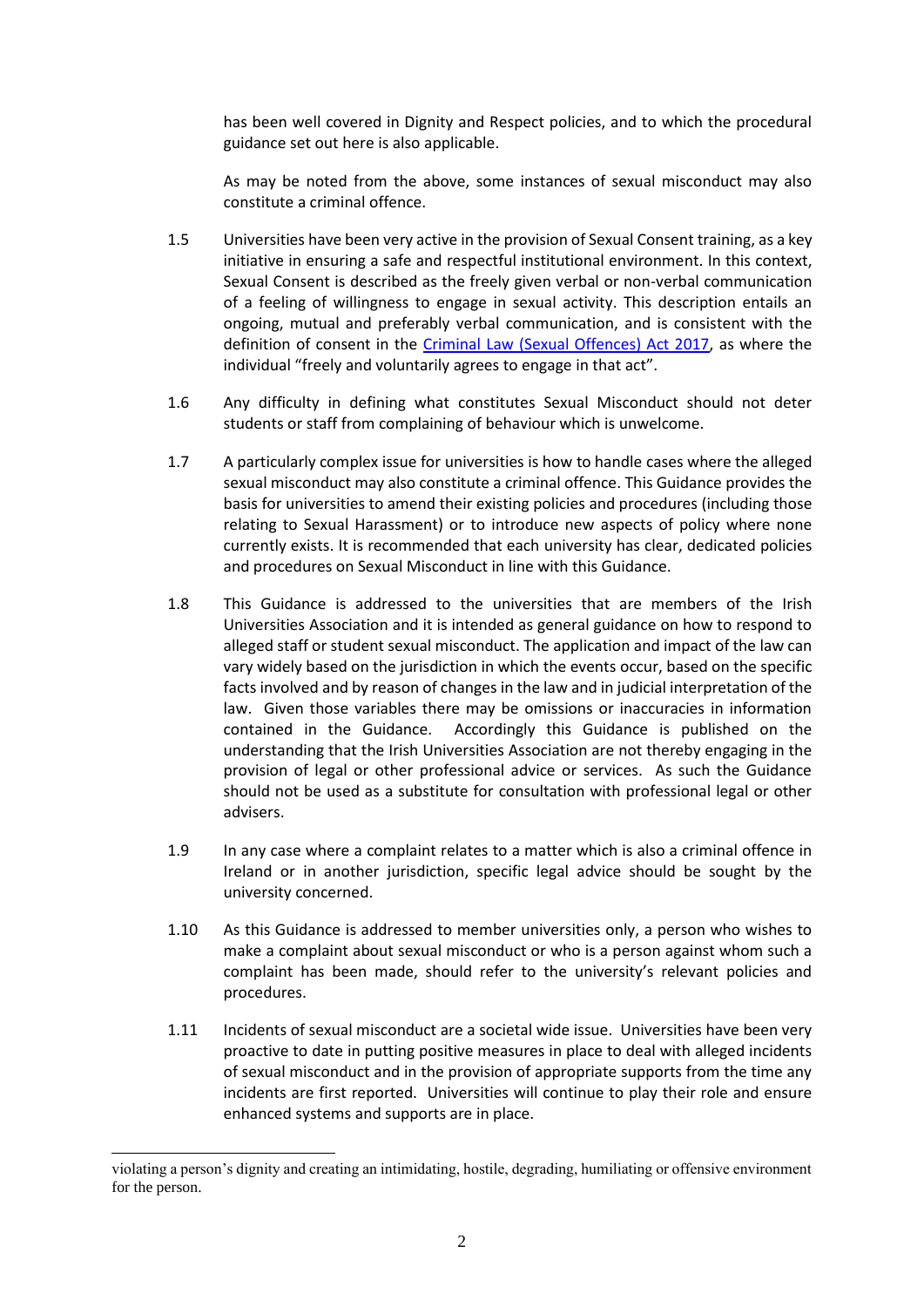#### 2. **Framework for Consent in Higher Education Institutions 2019**

2.1 All universities strive to place the student experience at the heart of the university mission, ensuring that the context exists for every student to thrive, flourish, and develop to their full potential. A safe and respectful academic, extracurricular, and social environment is an essential prerequisite to achieving this objective. In this regard, the universities strongly support the Framework design, which sets out a 'Whole of System' approach, ensuring that positive support and prevention are embedded in institutional culture.

Outcomes such as, (a) whether students have good understanding of consent and knowledge of positive actions, etc. and (b) workable knowledge and preparedness to engage with supports / reporting, are key criteria in assessing the effectiveness of universities in achieving these objectives.

This is described in the Framework Vision, which is summarised as:

- 2.1.1 A campus or institutional culture which is safe, respectful and supportive; clear in its condemnation of unwanted and unacceptable behaviours.
- 2.1.2 The higher education student experience empowers individuals to foster a culture of respect, dignity and integrity.
- 2.2 The national Framework is based on the premise that initiatives in relation to sexual harassment and gender-based violence are of limited value, unless systemic and institutional issues are also addressed, through attention to institutional culture, and supporting structures and processes. Within this broader context the Framework sets specific expectations of universities in relation to their policies, as follows:
	- 2.2.1 Dedicated policies are in place consistent with the Framework aims.
	- 2.2.2 Policies are explicitly linked to clear lines of responsibility, active responses, institutional reporting, and regular review.
	- 2.2.3 Policies include guidelines for addressing student complaints, including transparency for all involved.
	- 2.2.4 Policy implementation is supported by institutional leadership, and an annual report to the Governing Authority.
	- 2.2.5 Accessible, trauma-informed services; for supporting student disclosure, reporting and complaints, and for counselling and advocacy.
- 2.3 The Framework also states that HEIs must aim to (pg. 17):
	- 2.3.1 Provide a transparent and consistent system for addressing student complaints of sexual harassment, sexual assault, and rape.
	- 2.3.2 Provide a transparent and accountable protocol for those against whom complaints have been made who are part of the student or staff body of the HEI.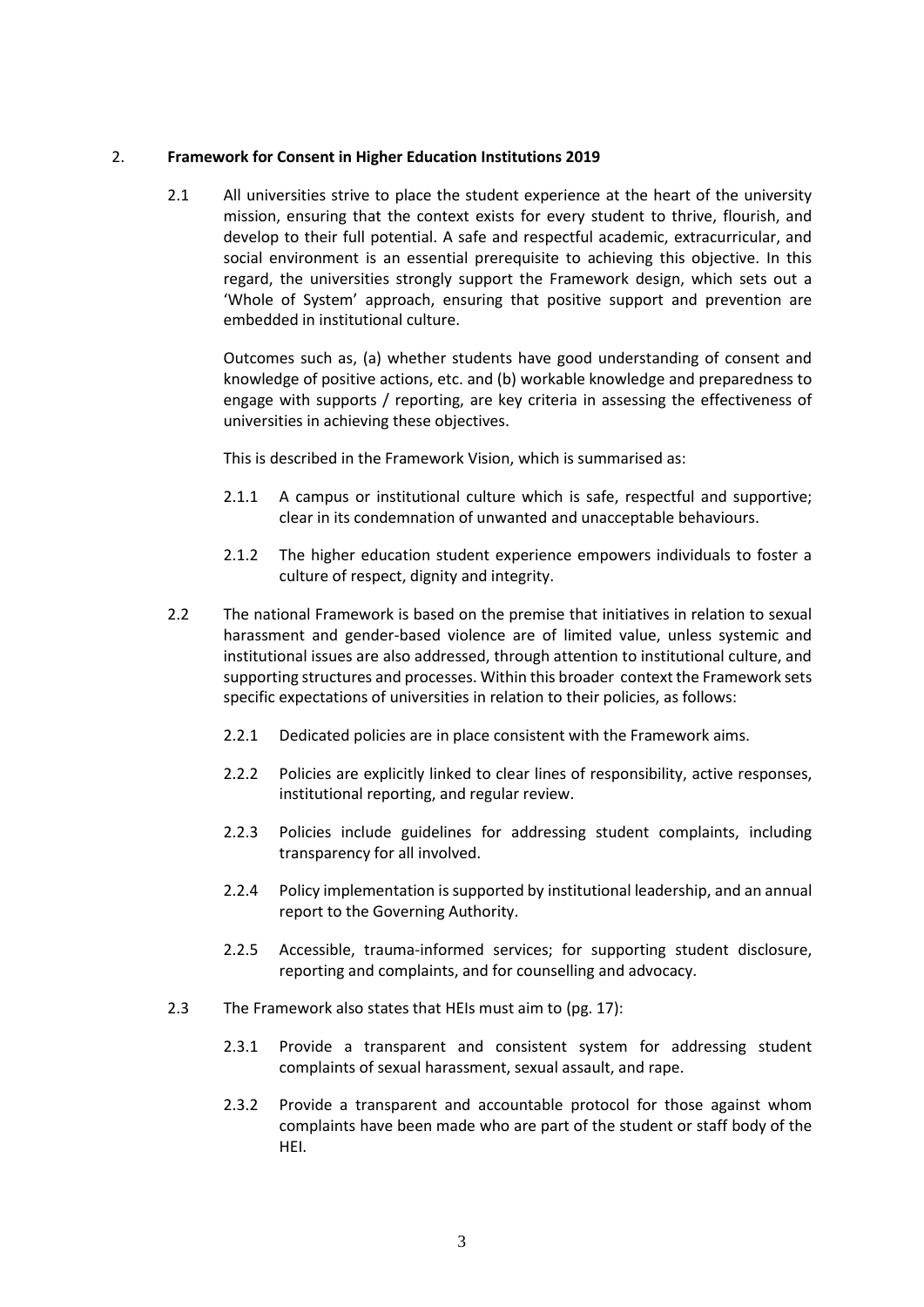This Guidance has been developed to support universities in achieving that objective, while complementing the cultural change being advanced through initiatives such as universities' Gender Action Plans, as envisaged in Principle 12 of the SAGE Charter – 'Eradicating bullying, sexual and moral harassment from our institutions'.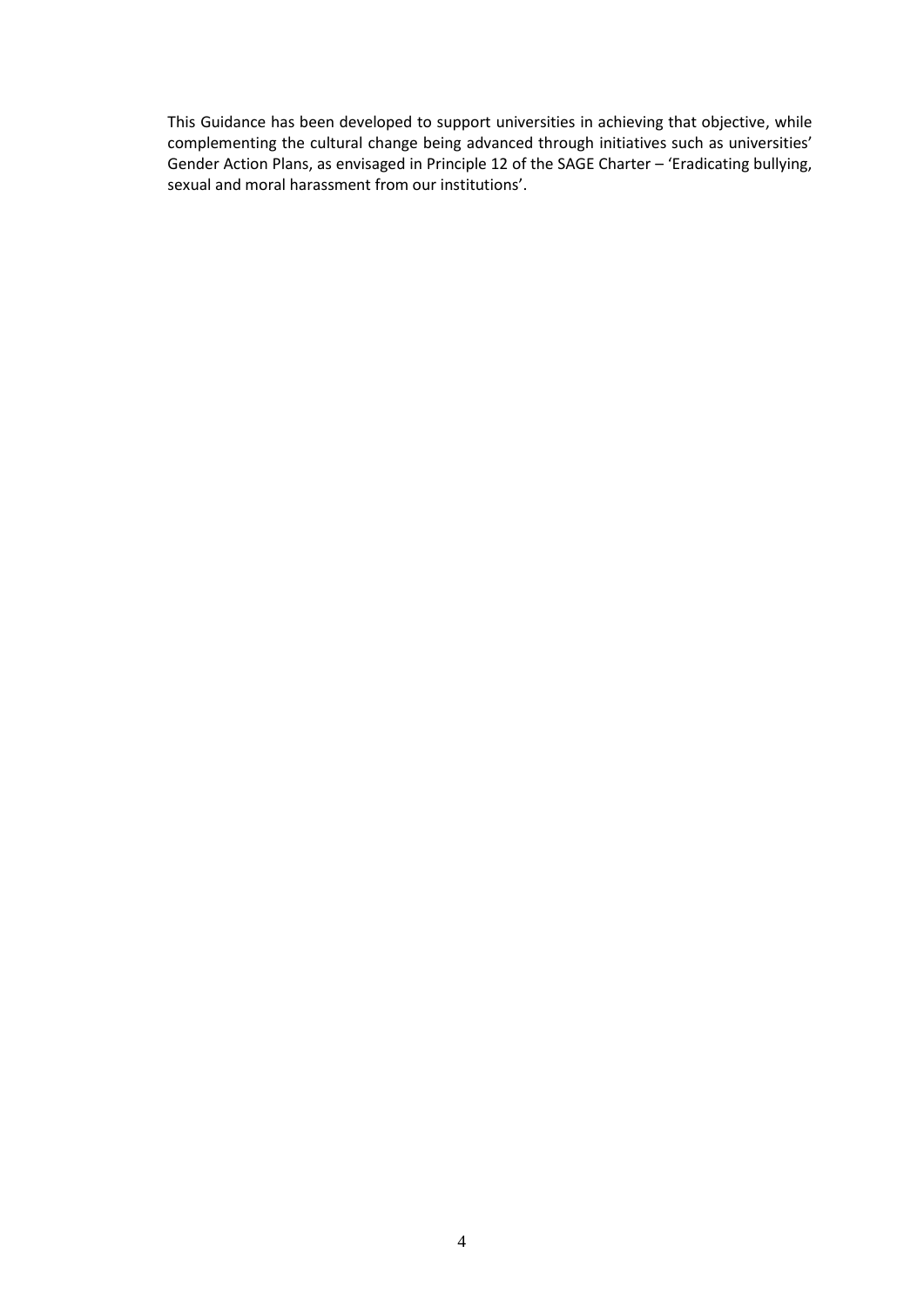#### **3. Basis for University Intervention**

- 3.1 In the context of the institutional and sectoral objectives set out in section 2 above, it is important that university intervention in the management of complaints/reports<sup>3</sup>, is not confined solely to the matters of procedure and process. While these are undoubtedly important, and are the focus of these guidelines, these must be conjoined with a wider ethos and policy of the institution to promote and support positive sexual, consensual behaviour through education programmes, and a preventative ethos of mutual support and respect. In addition, it will be very important for universities to be able to clarify for those reporting an incident, that there is a difference between disclosing (which is followed by support) and making a complaint, and the subsequent options that are available to them.
- 3.2 The rules and regulations of universities which require staff and students to conduct themselves appropriately and enable universities to respond to reports/complaints of misconduct, are generally covered by a set of policies in relation to standards of behaviour and appropriate disciplinary procedures and codes of practice. Setting out the required standards and the need for individual accountability for one's own behaviour should be a key pillar in ensuring a proactive preventative approach. Universities should ensure that the relevant rules and regulations include behaviour perpetrated by or against non staff or student members of the university community, e.g. visitors, on site contractors etc.
- 3.3 In order to ensure that any complaints of sexual misconduct are responded to appropriately, universities should:
	- 3.3.1 publish an appropriate policy or code of conduct which
		- 3.3.1.1 states that any form of sexual harassment or sexual violence or sexual misconduct is unacceptable and that the university has responsibility (with staff and students) for ensuring an environment free from any form of sexual misconduct;
		- 3.3.1.2 sets out the types of behaviours that are unacceptable;
		- 3.3.1.3 makes it clear that any such behaviour will amount to a breach of discipline; and
		- 3.3.1.4 provides a clear indication of the sanctions which may be imposed on staff or students in relation to any such breaches (the sanction imposed must be reasonable and proportionate to the misconduct which is found to have occurred)
	- 3.3.2 publish disciplinary procedures/regulation which include a list of the sanctions which could be imposed on students and staff
	- 3.3.3 ensure that the Policies are easy to locate on the university's website, and conform to the National Framework principles of:

<sup>&</sup>lt;sup>3</sup> Universities are also implementing various 'Report and Support' tools. These typically are not formal complaint mechanisms, but their function is for the purposes of monitoring self-reports of harassment and misconduct and to raise awareness of existing university supports and disclosure channels.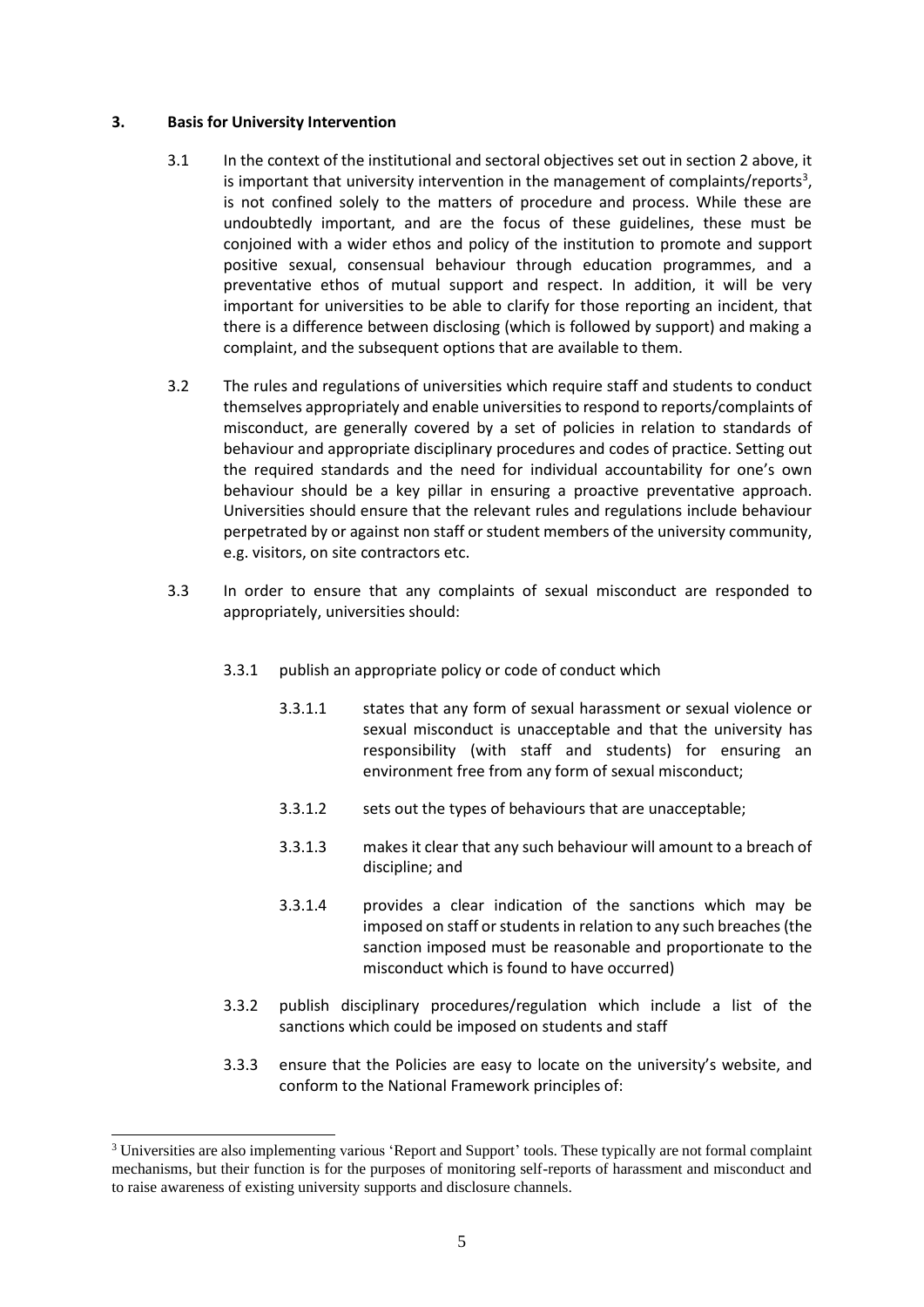- 3.3.3.1 Transparency Transparent, easily accessible and easily understood policies.
- 3.3.3.2 Consistency Consistent and timely application of university policies and procedures.
- 3.3.3.3 Integrity strong ethical principles and values at the heart of processes and procedures.
- 3.4 Each university must have a clear process for reporting sexual misconduct with designated channels and clear reporting processes for staff and students. Typically, university policies should specify examples of unacceptable behaviours relating to sexual misconduct and indicate the types of sanctions that may be imposed if such behaviour is found to have occurred. Policies should also set out how reports/complaints will be handled, from initial informal (if applicable) and formal reporting, through investigatory and disciplinary stages.

Examples of sexual misconduct are set out in Appendix I

- 3.5 Policies can never cover all incidents of unacceptable behaviour. Universities may decide to develop detailed supporting policies or guidelines on specific issues that clarify expected behavioural standards, such as personal relationships between staff and students, senior and junior staff etc. However, the scope of the Policies should clearly include examples which happen inside and outside of the university, as well as conduct on social media, and in digital communications. It should also be made clear in the policies that the unacceptable behaviours listed are not exhaustive and that the indication of the sanctions which may be applied if certain behaviour is found to have occurred is illustrative only (there will be instances when certain behaviours which would usually be considered to be minor are in fact very serious and will require a more serious sanction). The policies should also include a description of any terms that may require interpretation to prevent any misunderstanding or argument when seeking to take disciplinary action against a student and to avoid the need to look at any external sources.
- 3.6 It is essential that universities provide appropriate and relevant information and support to students or staff members who report sexual misconduct from the time when the incident is first reported to the university up until the time when the relevant criminal and/or disciplinary process has been concluded (and often beyond that). This should include facilitating attendance at a Sexual Assault Treatment Unit if that is what the person wishes.
- 3.7 In situations where one student has made an allegation against another student, in order to ensure due process and to avoid re-traumatisation, universities should treat the reporting student and the accused student fairly and not make any presumptions about either of them.
- 3.8 In order to ensure that students are provided with all appropriate information and support, appropriate training and guidance will need to be provided to all relevant staff who may have an involvement in responding to student reports/complaints. Staff coming within the scope of this type of training and guidance will range from those who may only need to be aware of general policies and support options, as well as those relevant members of staff who will be expected to have a deeper level of knowledge and expertise in order to be able to co-ordinate the provision of internal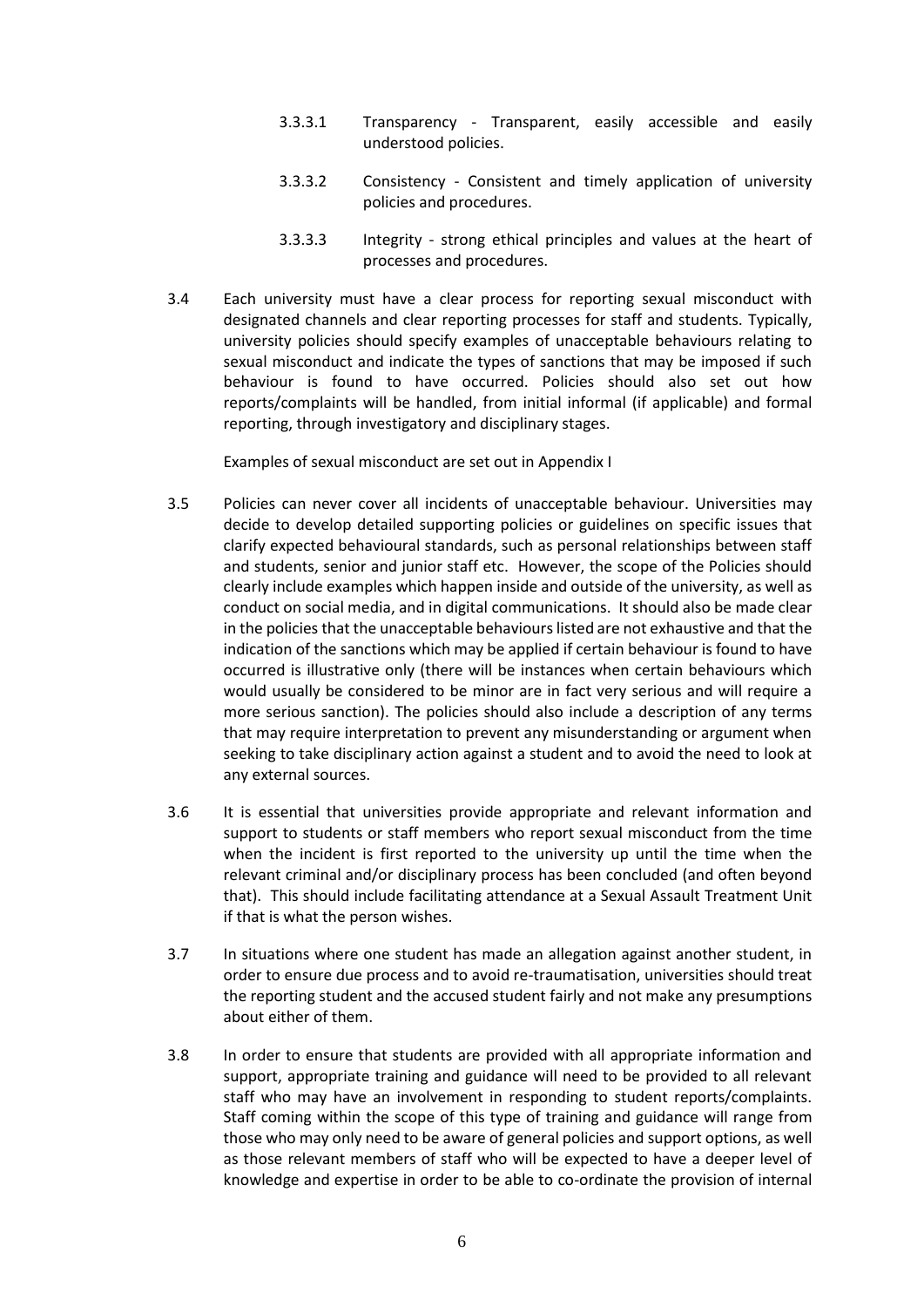and external support. There should be clear reporting pathways and an understanding that engagement with same will not require the person concerned to make a report to the Gardaí. Universities will work with local Rape Crisis Centres, and other relevant partners in making services available to people who report sexual misconduct.

In accordance with the Framework there should be a clear, simple and accessible method of reporting incidents of sexual misconduct to ensure that complainants are referred to these specially designated /trained members of staff as quickly as possible. Identification of a single point of contact for each class of complainant (e.g. student, staff etc.) will assist so that they do not have to repeatedly recount the details of the incident. All staff should be trained about when and how to refer a student or staff member to these designated contacts. Even with clear reporting processes in place, many students will make disclosures to the academic or professional staff that they come into contact with on a daily basis, so it is important that all staff have a basic understanding of what to do, how to listen actively, and what to say by way of response in these circumstances.

- 3.9 The scope of the policy or code of conduct (including the extent to which staff or students can be disciplined for behaviour which happens outside of and/or is unconnected with the University) should be specified within the policy or code of conduct. The policy or code of conduct should provide that they extend to sexual misconduct by a staff member or student occurring on or off university premises (including via social media) or digital communications where the complainant is a student or employee of the university or others visiting, working or studying at the University and to sexual misconduct occurring during university (or university-related) activities (including on placements and field trips).
- 3.10 There may be cases where reported sexual misconduct by a student or staff member is considered to be insufficiently connected to the university, for the university to be able to investigate it under the university's disciplinary procedures. Similarly, there may also be situations where the university may not be the appropriate agency to investigate a particular complaint, e.g. alleged misconduct by students/student teachers on placements governed by Child Protection legislation and procedures; staff on secondment to other organisations, etc. There should be clear provisions as to how any such cases should be managed.
- 3.11 When dealing with complaints that have been made about the conduct of one of its students or staff members, universities must have regard to the various duties and obligations that they owe to all of their staff and students including exercising a duty of care, applying the principles of natural justice (i.e. the right to a fair hearing before an impartial decision-maker), complying with Employment Equality Acts and Equal Status Acts duties and upholding human rights. Cases involving allegations made by one student against another student or, indeed, by a student against a staff member or vice versa, require careful and sensitive management because universities owe a duty of care to both parties and are obliged to take steps to protect both parties from unintended harm. This results in universities having to balance the conflicting rights and interests of two parties when considering what action to take.
- 3.12 Universities should also include provisions in their internal procedures for the university to instigate formal investigation and disciplinary procedures in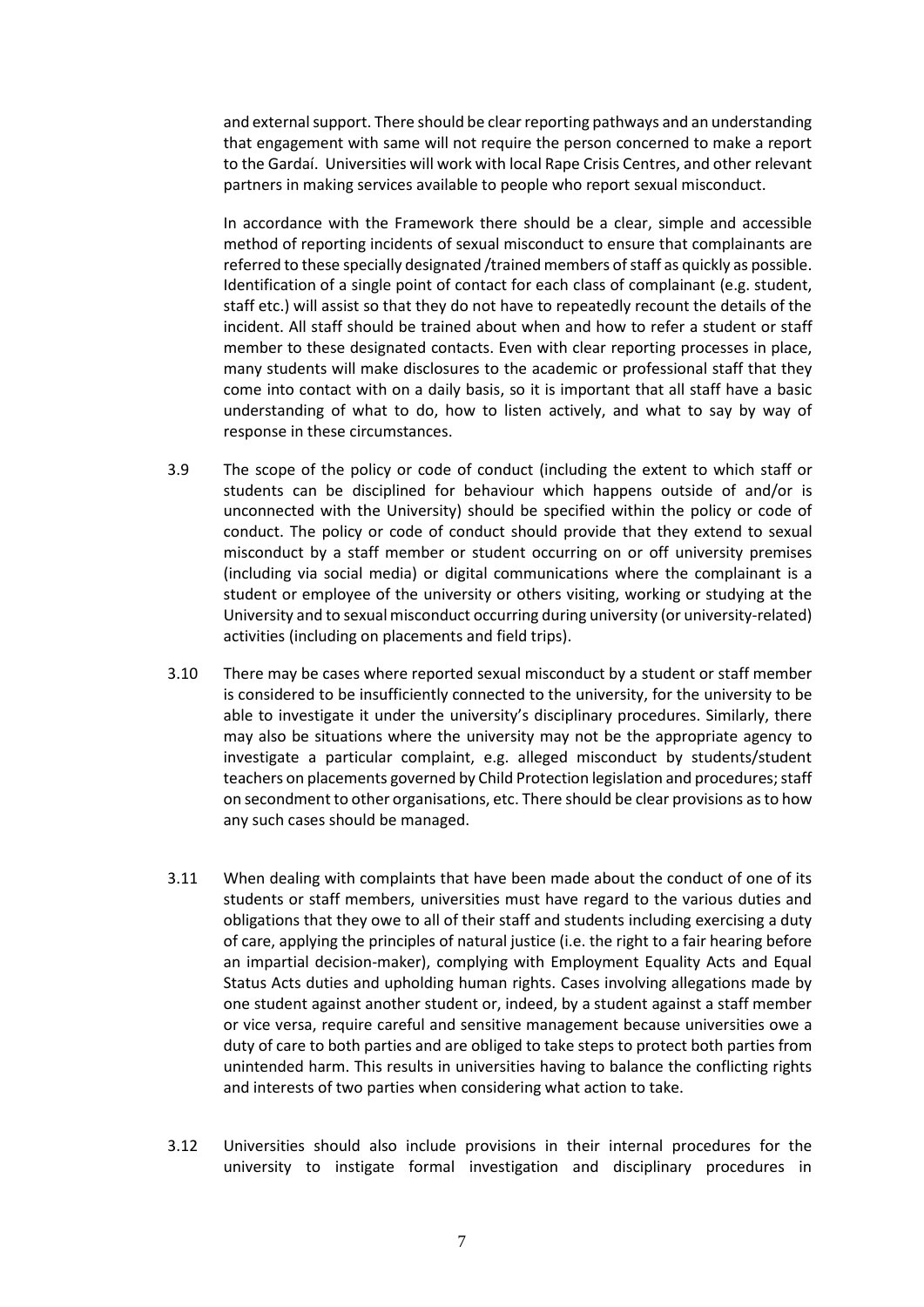circumstances where a complainant does not wish to pursue a formal complaint, but where a sufficient concern arises for the university, having regard to their broader obligations in relation to the safety and welfare of others. Similarly, the authority for universities to act on third party complaints and anonymous complaints should also be set out clearly in the relevant university procedures. It is recognised that there will be inherent limitations in responding to these types of complaints, particularly with regard to the rights of respondents pursuant to the rules of natural justice and Article 6 of the European Convention on Human Rights. These limitations may be exacerbated, or mitigated, by issues such as the level of detail provided, the number of such complaints etc. The approach to be adopted by a university in such instances will be determined on a case by case basis, however it is important that provision is made for these exceptional cases within university procedures.

- 3.13 Universities should ensure that any investigation is carried out by appropriately trained individuals. For example, the investigator should understand the health and welfare issues involved, the potential inter-action between the disciplinary process and the criminal process and the procedure that should be followed.
- 3.14 Universities should consider whether any adjustments need to be made to the disciplinary procedure to address any actual and/ or perceived imbalances between the complainant and the person against whom the complaint is made, referred to as "the Respondent" hereafter. In considering what adjustments may be required, universities should take into account the trauma that the complainant may suffer when giving evidence and the need to uphold fundamental principles relating to a fair hearing for the respondent such as the right for the accused to hear the evidence against them and the right to "test" that evidence. For example, a university could allow the complainant to provide evidence from a different room through video link and questioning could be through the Chair so that the respondent and the complainant do not have to communicate directly with each other and to ensure that no inappropriate questions can be put.
- 3.15 Where a complaint against a student or a member of staff is not upheld, and no disciplinary action is taken against them, universities should be aware that the respondent and the complainant are likely to continue to require assistance and support. The measures that are necessary will have to be assessed on a case-by-case basis, but should include changes being made to academic, living or pastoral arrangements, consideration of steps that could be put in place to seek to ensure that both parties do not come into contact with each other, as well as access to the relevant support services such as Health, Counselling, Employee Assistance Programme, etc..
- 3.16 Building on the progress made across the sector in relation to provision of Consent workshops it is recommended that the opportunity to participate in such workshops is made available to all students and staff given that these consent framework guidelines are to be situated within a broader institutional context that focuses on prevention, support and a positive institutional culture.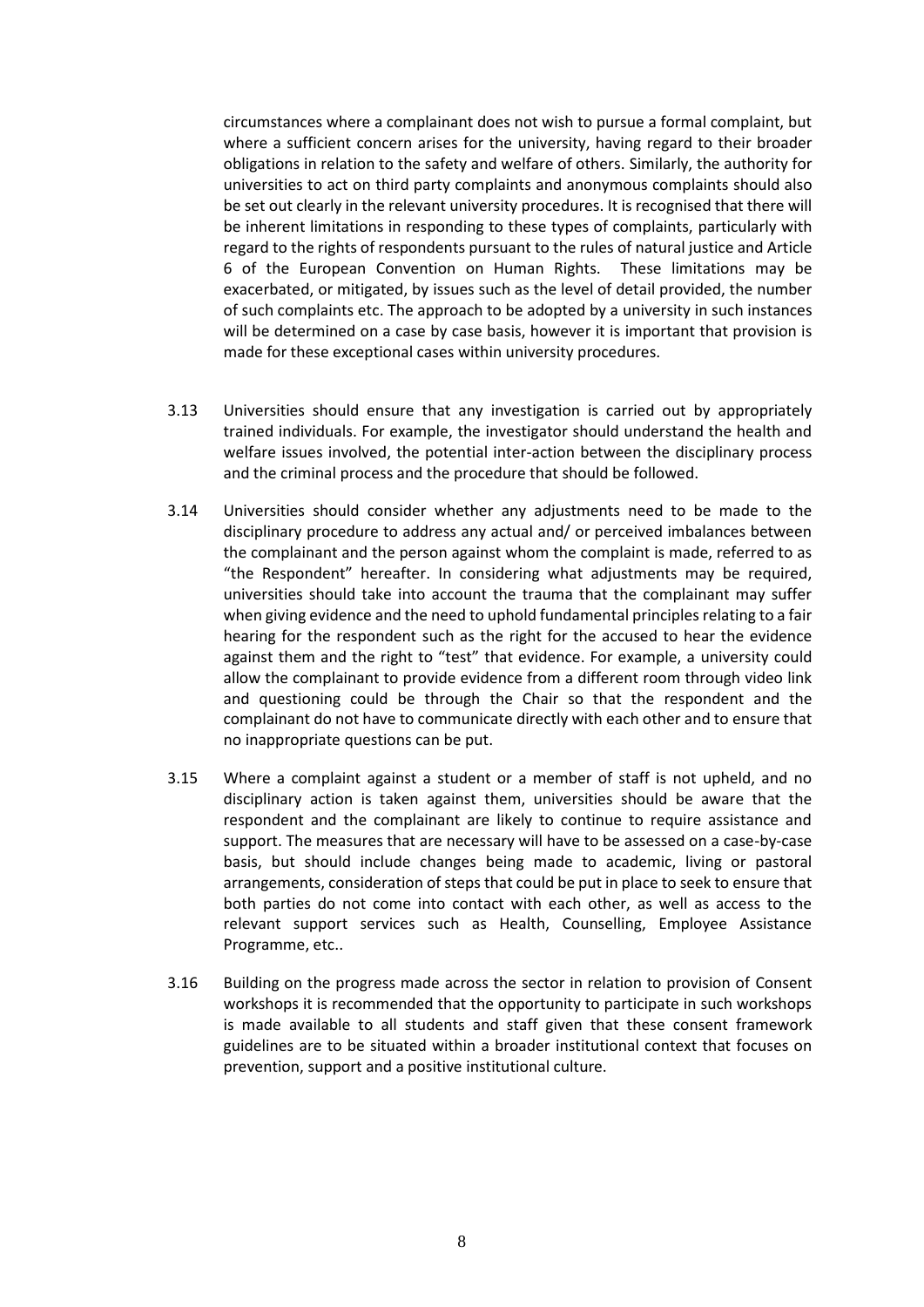#### 4. **Precautionary Action**

- 4.1 University procedures should expressly provide for the university to impose at an early stage precautionary measures on a student or staff member who is alleged to have engaged in sexual misconduct pending the outcome of criminal/disciplinary proceedings.
- 4.2 It should be made clear that any such action is a **precautionary measure only**, it is not a penalty or sanction and does not indicate that the university has concluded that the person concerned has committed a breach of discipline or a criminal offence.
- 4.3 Precautionary action must be reasonable and proportionate and may include:
	- 4.3.1 imposing conditions on the respondent (for example, requiring the respondent not to contact the complainant and/or certain witnesses and/or requiring the respondent to remain out of certain libraries, restaurants, bars, clubs and societies, social spaces etc.)
	- 4.3.2 suspending a student respondent from their studies or makes alternative tuition arrangements (in the case of alleged sexual misconduct by a student). Suspension means that the student is prohibited from participating in the academic activity of the university and the student's registration on his/her course is put on hold. A qualified or partial suspension may be put in place where appropriate.
	- 4.3.3 making appropriate accommodation arrangements to ensure separation between the respondent and complainant in student residential settings.
	- 4.3.4 making appropriate arrangements to ensure separation of the respondent and complainant in delivery of teaching and supervision (for example, moving the respondent into another tutorial group or laboratory group).
	- 4.3.5 placing a staff member concerned off duty (in the case of alleged sexual misconduct by a staff member).
	- 4.3.6 excluding/restricting the person concerned (for example, prohibiting the person concerned from going to certain accommodation blocks or using the sports facilities or from attending a placement). Exclusion means that the student is prohibited from taking part in certain university activities, using certain university facilities and/or entering certain university grounds or premises. A qualified or partial exclusion may be put in place where appropriate.
- 4.4 The grounds for taking any such action should be clearly set out in the university procedures. For example, the university procedures may provide that precautionary measures may be put in place provided they are proportionate and **necessary**:
	- 4.4.1 to ensure that a full and proper investigation can be carried out (either by the Garda Síochána or a University investigator); and/or
	- 4.4.2 to protect the complainant or others whilst the allegation is being dealt with as part of a criminal process or disciplinary process.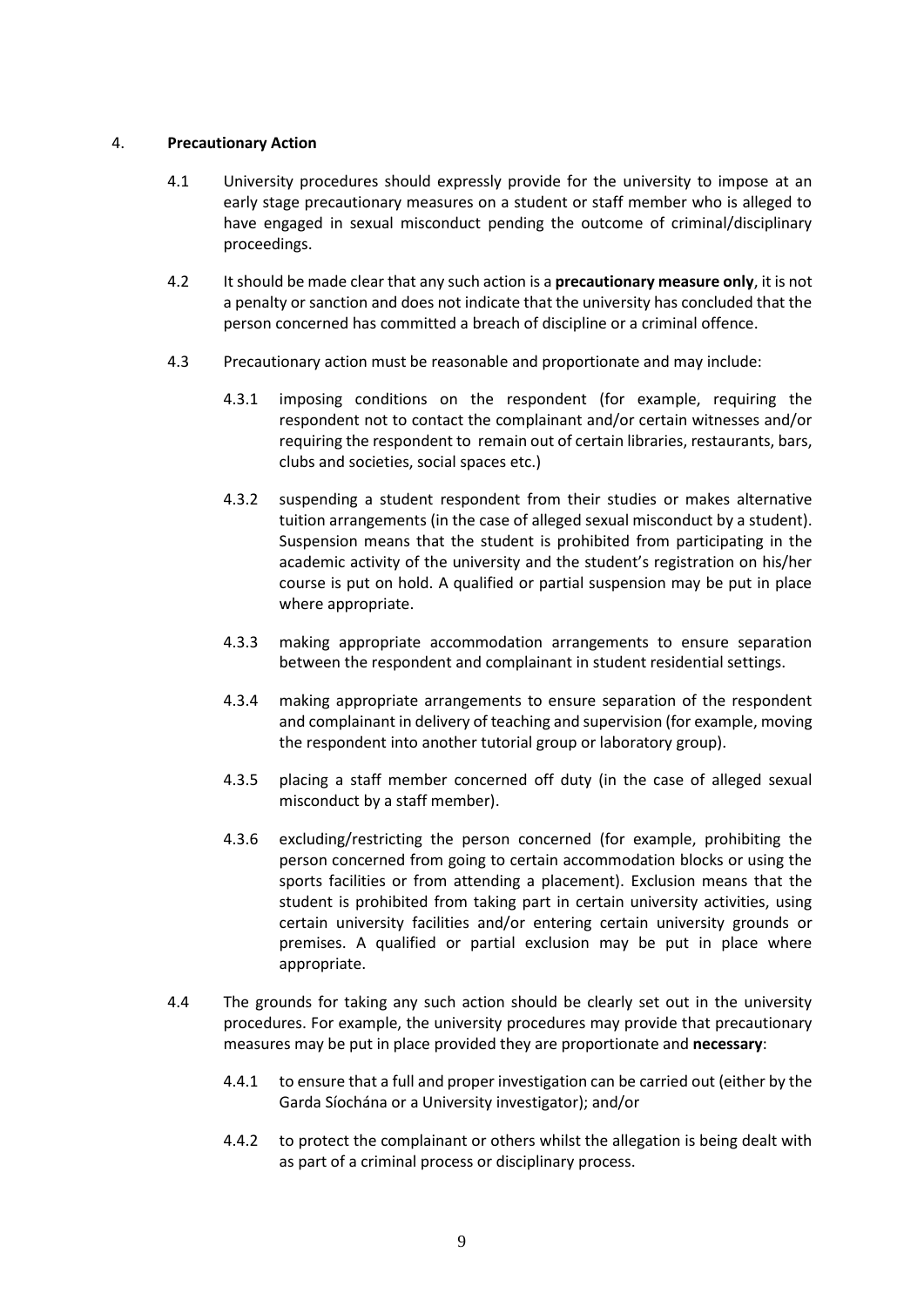- 4.5 In order to ascertain the type and extent of any precautionary measures, universities should undertake a risk assessment on a case-by-case basis. Importantly, precautionary measures are not contingent on the making of a criminal complaint and can be instituted to facilitate an investigation or pending the outcome of a university's disciplinary process. If a criminal complaint has been made, any bail conditions that have been imposed on the respondent as part of the criminal process should be taken into account as part of this analysis as any such conditions will need to be accommodated by the university and may affect the decision about whether or not precautionary action is required.
- 4.6 The precautionary measures that are put in place should be those which will best protect the investigation and/or the complainant /others from harm whilst having the minimum possible impact on the respondent. Note that in cases where one party has made an allegation against another(s), universities will have to take into account the interests and welfare of both and endeavour to treat them fairly and equally when undertaking the risk assessment and ascertaining the potential effectiveness and impact of precautionary measures.
- 4.7 The type of misconduct, the circumstances of the incident, the circumstances of the individuals involved, and the views of the Gardaí/prosecutor, if applicable, will all be relevant in assessing risk and in determining if, and what precautionary action is required. The risk assessment should include consideration of the support arrangements that need to be put in place, to protect and support the parties involved, and to protect any investigation that may be undertaken. As circumstances may change during the life of the matter, the risk assessment and any precautionary measures that are put in place should be reviewed at regular intervals and reconsidered as the case develops
- 4.8 Any decision to impose a precautionary suspension on a student or to place a staff member off duty can have serious consequences. Therefore, such a step should only be taken where the risk level is high and where there are no alternative measures that could be put in place to mitigate that risk. Further, any suspension or off duty decision should be fixed for a specified period of time and subject to review at regular intervals.
- 4.9 The decision to suspend a student or place a staff member off duty as a precautionary measure should be made at a senior level and the respondent should have an opportunity to:
	- 4.9.1 consider the reasons why such a decision might be made
	- 4.9.2 make representations to the decision-maker before the decision is made (or if that is not possible or appropriate due to the urgent or sensitive nature of the matter, as soon as possible thereafter)
	- 4.9.3 request a review at any stage if there is a material change in the circumstances of the case.
- 4.10 Note that it may be appropriate for the disciplinary procedures to provide that a decision to suspend may be made by a senior member of staff at a level which enables any appeal to be reserved to the President.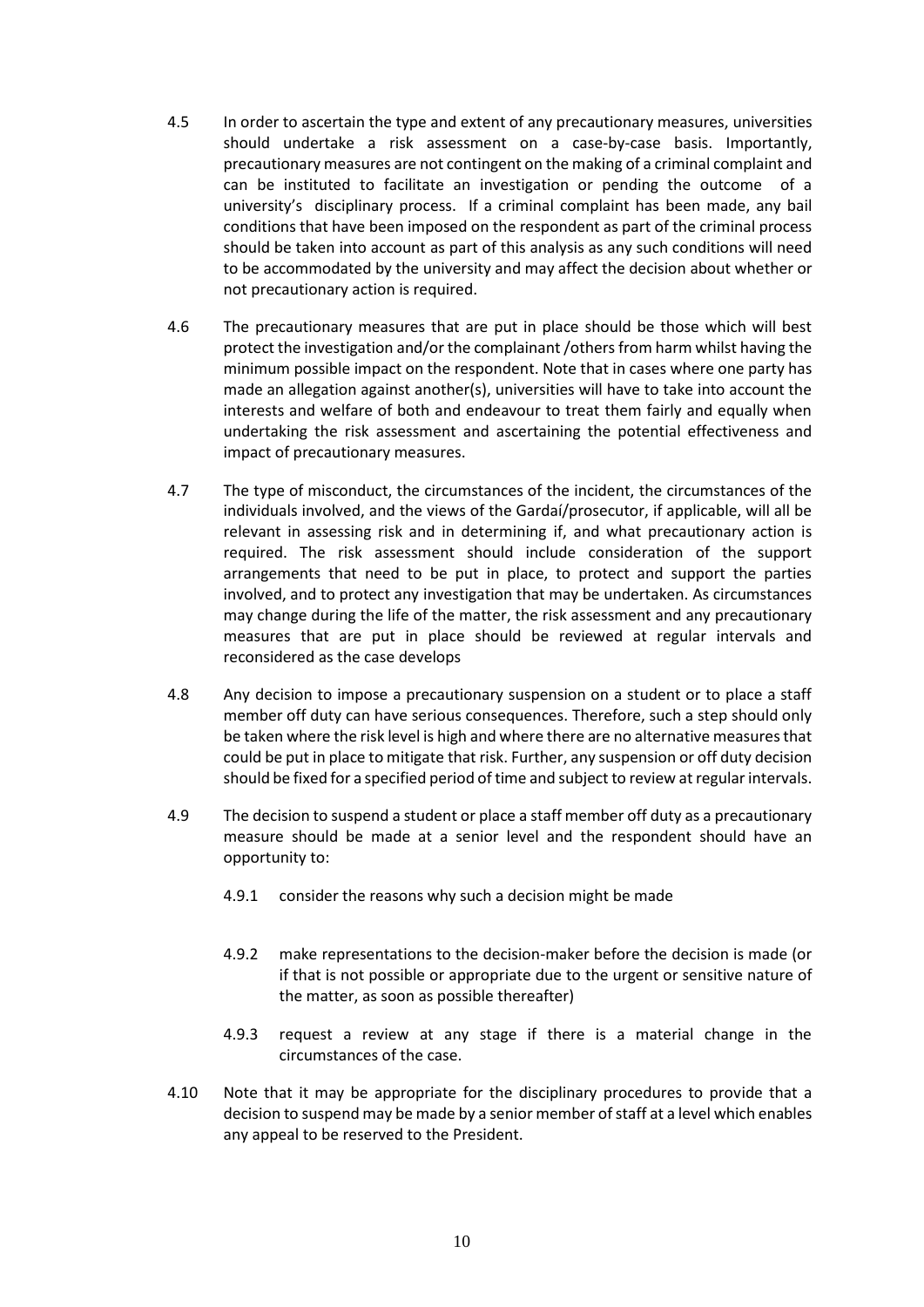#### 5. **Alleged Sexual Misconduct which may Constitute a Criminal Offence**

#### **General Principles**

- 5.1 There are many instances where an alleged act of sexual misconduct may also constitute a criminal offence and this guidance focusses on providing recommendations about how universities should respond to these cases. As set out in section 1.4 earlier, not all sexual misconduct will constitute a criminal offence, and these issues will continue to be dealt with through university disciplinary procedures as appropriate.
- 5.2 The intervention by universities in cases where an alleged act of sexual misconduct may also constitute a criminal offence is a complex exercise. This Guidance makes recommendations about the process that can be followed and the factors that should be taken into account.
- 5.3 Universities receiving complaints of sexual misconduct, must recognise that any allegation of sexual misconduct which may constitute a criminal offence is likely to have an adverse impact on all parties involved (whether the incident is dealt with through a disciplinary process or a criminal process). As a priority, universities should ensure that all parties involved in any such incidents, particularly the reporting party and the accused party, have access to appropriate supports.
- 5.4 The nature and scope of an internal disciplinary process and the nature and scope of a criminal process are fundamentally different. It is therefore important to maintain a clear distinction between them.
- 5.5 The internal disciplinary process is a civil matter, is based upon an allegation that a student or staff member has by engaging in sexual misconduct breached the university's rules and regulations; the allegation has to be proven on the balance of probabilities (the event is more likely to have occurred than not) and the most serious sanction that can be applied is permanent expulsion from the university or termination of employment.
- 5.6 In contrast, the criminal process is an external process, deals with allegations that an accused person has committed a criminal act, the allegation has to be proven beyond reasonable doubt and the most serious sanction that can be applied is imprisonment.
- 5.7 Taking the above differences into account, universities should follow three key principles when dealing with disciplinary matters which may constitute criminal offences.
	- 5.7.1 A person who reports to a university sexual misconduct which also constitutes a criminal offence should be given clear guidance as to the options open to them. This should include internal support and reporting options, as well as attending at the nearest HSE Sexual Assault Treatment Unit (SATU)<sup>4</sup>, and/or referral to the Gardai (noting that these two are both separate and discrete services). See section 6.1 for more details.

<sup>4</sup> <https://www2.hse.ie/services/sexual-assault-treatment-units/sexual-assault-treatment-units.htm> SATUs provide both healthcare and forensic services to victims of sexual assault.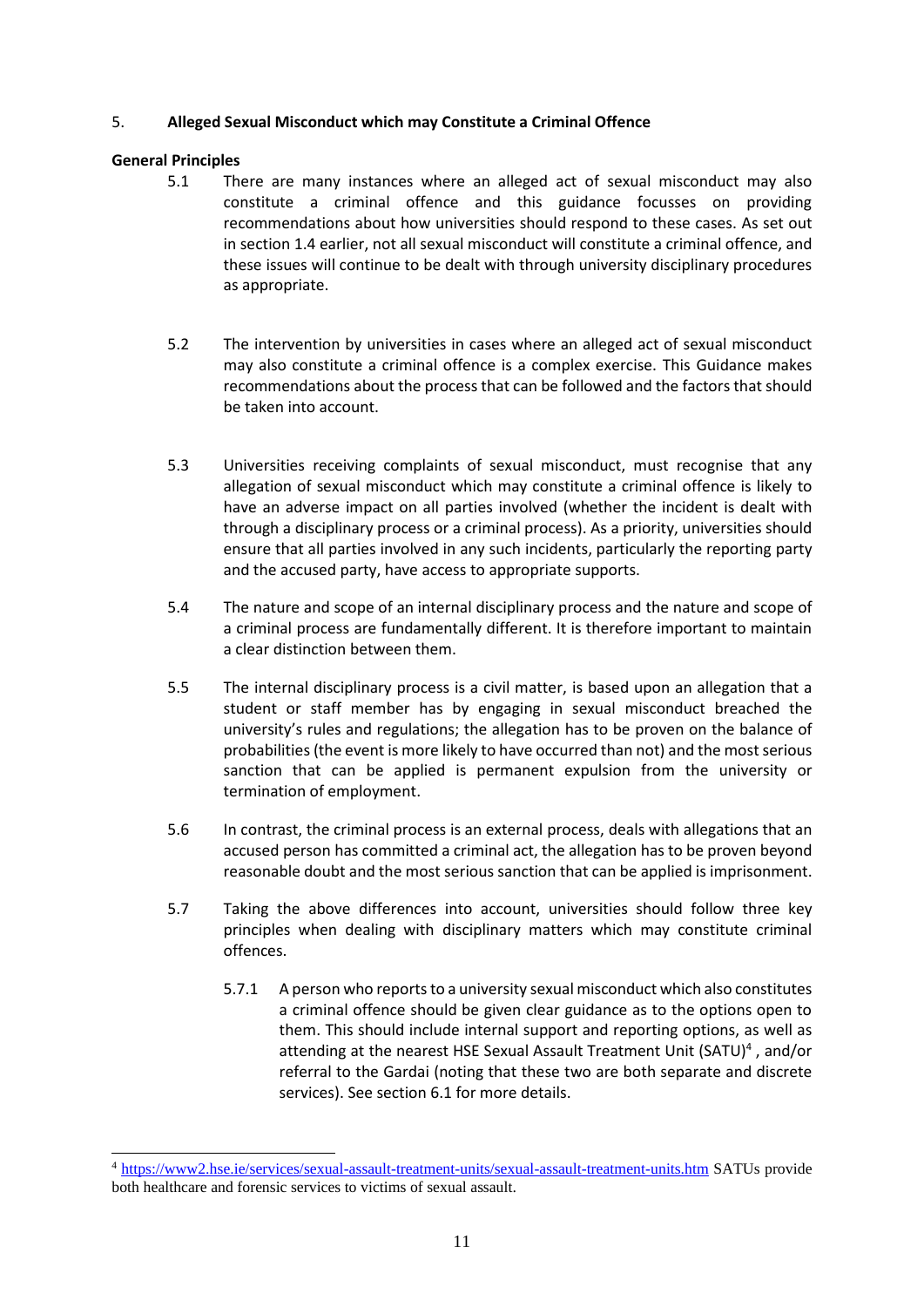- 5.7.2 The criminal process must take priority. Consequently, if the matter is being dealt with under the criminal process, then save for taking any necessary precautionary action (see section 4), or unless the circumstances require otherwise (such as cases where the complainant may wish for a university investigation process to proceed and where same is possible) the internal disciplinary process should be postponed until the criminal process is at an end.
- 5.7.3 If the matter is not being dealt with under the criminal process (perhaps because the complainant chooses not to make a criminal complaint) or where the criminal process has concluded, then the university should consider whether a breach of discipline appears to have occurred and, if so, refer the matter for consideration under its internal disciplinary procedures. The Framework notes that "not all of those who experience sexual violence or harassment wish to engage with the criminal justice system".
- 5.8 These key principles are expanded upon below.

#### **Referral to the Garda Síochána**

- 5.9 Usually the reporting of a crime is made by the complainant and the evidence of the complainant is crucial in securing a conviction.
- 5.10 Where the complainant is a member of the university community i.e. a student or employee of the university (or another person visiting, working or studying at the university) and they wish to make a report to the Gardaí the university should facilitate that. If they do not wish to make a report to the Gardaí then, subject to the points made in the paragraph below, the university should comply with that decision. It is of course open to a complainant to make a report to the university and the Gardaí.
- 5.11 Universities should only in the most exceptional circumstances and with the benefit of specific legal advice report a complaint or a disclosure of sexual misconduct to the Gardaí contrary to the wishes of the complainant. The circumstance in which a report by a university may be justified is if the complainant is a minor<sup>5</sup> or where there is clear evidence of wrongdoing available to the university separate from the complainant itself or where there is considered to be a clear and imminent risk to the safety of the complainant or of third parties.
- 5.12 Under the Data Protection Acts 1988 to 2018 and GDPR, universities will need to be able to justify the disclosure of information about a complainant that is made to the Gardai without their consent or where there is considered to be a clear and imminent threat to the safety of the complainant or of third parties $6$ .
- 5.13 In deciding whether to make such a disclosure, and what information to disclose, universities must take into account any potential harm that the unauthorised disclosure may cause to the complainant. This assessment will have to be undertaken on a case-by-case basis as much will depend on the circumstances of the matter.

<sup>5</sup> Where a complaint concerns a minor, the university should in the first instance report the matter in line with the Criminal Justice (Withholding of Information on Offences Against Children and Vulnerable Persons) Act 2012 and the Children First Act 2015 to ensure that the University complies with its statutory obligations

<sup>&</sup>lt;sup>6</sup> The lawful grounds for processing data include (Article  $6(1)(d)$  GDPR and Part 5 Clause 73(1)(b)(ii) Data Protection Act 2018) where the processing is necessary to protect the vital interests of a data subject or another person.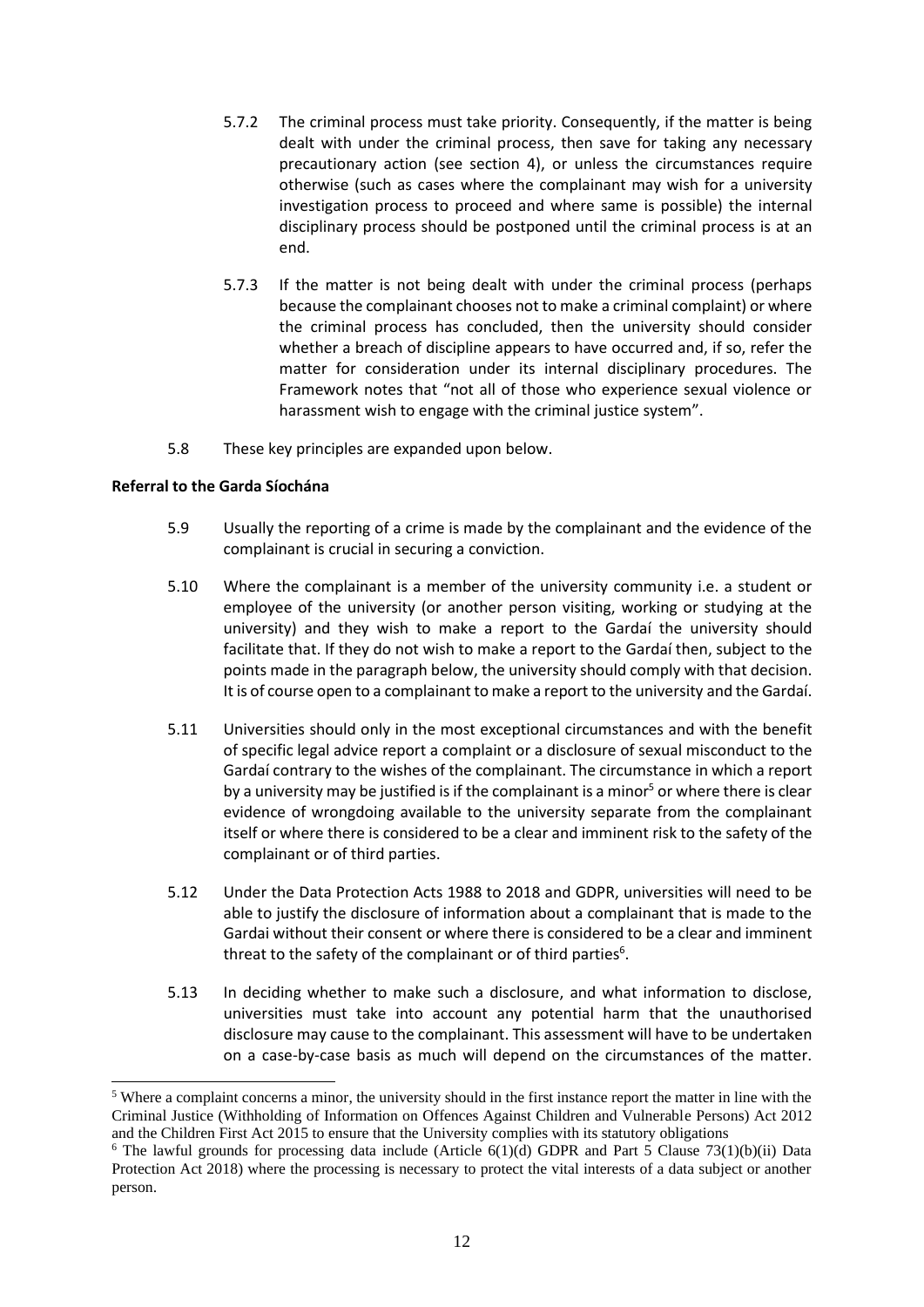However, it should be noted that disclosing information to the Gardaí without the complainant's consent could cause significant harm as it is likely to undermine the relationship of trust and confidence between the university and the complainant and potentially result in the complainant declining any further support or assistance from the university or those associated with the university (which could make the complainant more vulnerable). Further, preventing a complainant from controlling the reporting process could cause them further distress. It is particularly important for those who are victims of sexual misconduct to feel that they are in control of the reporting process.

- 5.14 If universities decide that it is necessary for them to report the sexual misconduct to the Gardaí, then the reasons for taking that action should be explained to the complainant so that they understand what is happening and is prepared if/when the Gardaí contact them.
- 5.15 If the complainant decides not to make a report to the Gardaí where the accused is a student or staff member of the university, the complainant should have the option of requesting that the university deal with the matter under its policies and, in such circumstances, the university should follow its policies and procedures when determining what action should be taken. A clear explanation of how these approaches are different must be given to the complainant so that they understand the difference in outcomes. A university's policies should also provide that it has the ability to institute disciplinary proceedings against the accused of its own volition if the complainant does not wish to make a formal complaint (as set out in earlier section 3, pg. 5).

#### **Outcome of a Criminal Process**

- 5.16 If a student or a member of staff is convicted of a criminal offence then the conduct or behaviour that they have been found to have committed can be relied upon to establish a disciplinary offence within the university and the focus of any disciplinary process by the university should be to consider the impact and effect of the conviction in order to determine the sanction/s (if any) to be applied by the university.
- 5.17 If a student or a member of staff is acquitted of a criminal offence, then the university can still take disciplinary action against the person concerned if there is sufficient evidence that unacceptable behaviour, which constitutes a breach of discipline under the university's policies, occurred. This is because in a disciplinary process, the alleged "offence" will be different, the evidence that can be taken into account may be different, the burden of proof will be lower and the sanctions available will be different. The fact that a student or a member of staff has been acquitted of a criminal offence after a full trial is a relevant consideration and the weight to be attached to it will depend upon the circumstances of the case.
- 5.18 Where a student or a member of staff is acquitted of a criminal offence and no disciplinary action is taken against them, universities should be aware that the respondent and the complainant are likely to continue to require assistance and support. The measures that are necessary will have to be assessed on a case-by-case basis, but should include changes being made to academic, living or pastoral arrangements, consideration of steps that could be put in place to seek to ensure that both parties do not come into contact with each other, as well as access to the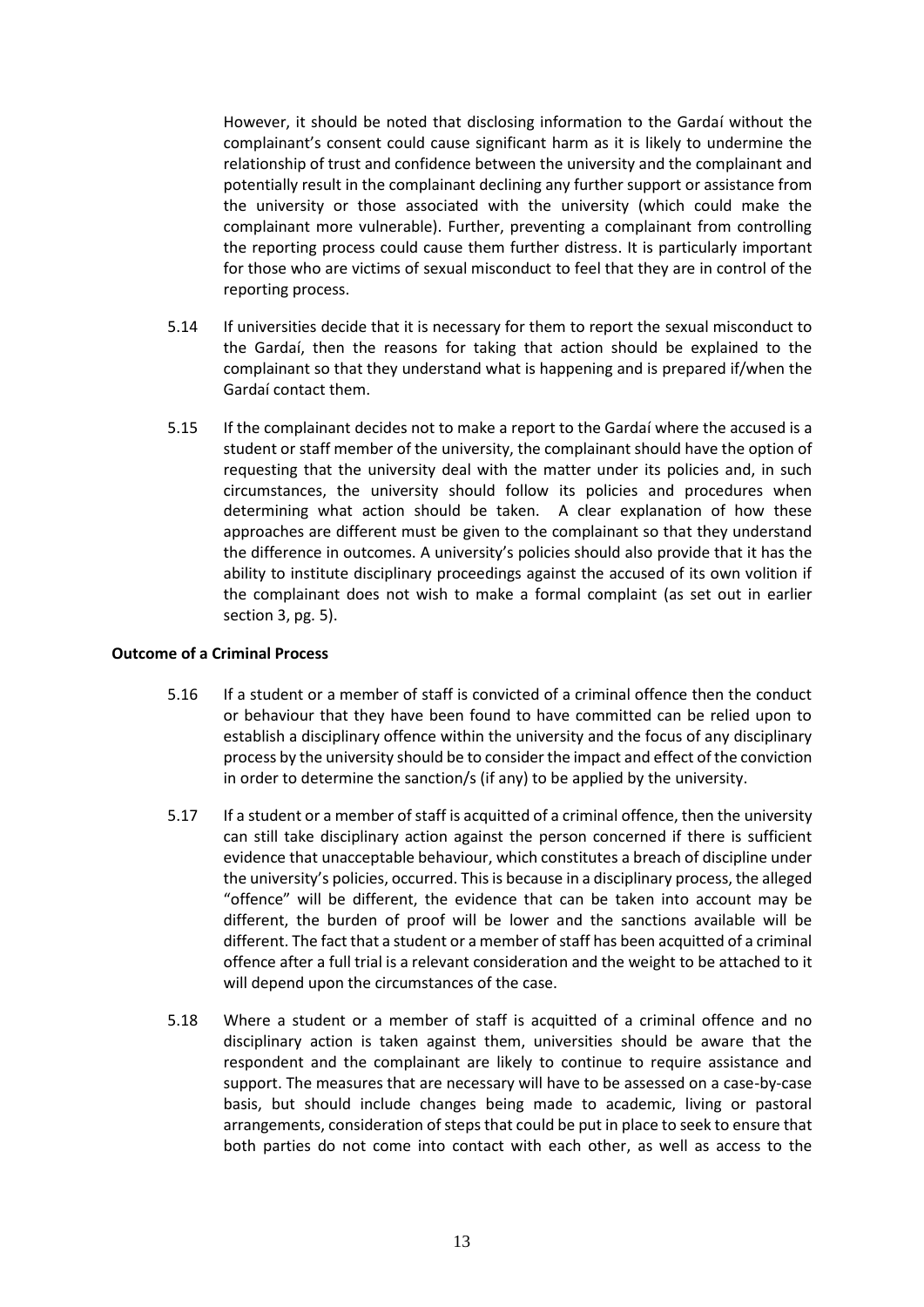relevant support services such as Health, Counselling, Employee Assistance Programme, etc..

5.19 Universities should note that any such action would be taken in order to protect the welfare and well-being of both parties and not as part of a disciplinary process. The rights and interests of both (and of other students and staff members where necessary) would therefore have to be balanced fairly and equally.

#### **Record Keeping**

- 5.20 Universities must ensure that clear processes are in place for recording and documenting all actions and decision-making that are taken by the university from the day when the report of the incident is received up until any criminal and/or disciplinary proceedings have been concluded. This will mean that there will be a record about which process is underway, what issues/matters have arisen and been considered and the basis for the decisions that have been made. Such records are an essential element of best practice, and will enable decisions to be made effectively and allow for previous decisions to be reconsidered and reviewed when appropriate. All data must be retained in accordance with GDPR.
- 5.21 All involved in dealing with alleged sexual misconduct which may also constitute a criminal offence should be aware that any notes that are made or documents that are created could be requested by the Gardaí as part of a criminal investigation and individuals could be called to give evidence. Note taking that informs a decision in relation to breach of discipline, and the rationale for that decision, would be particularly important. Consequently, every effort should be made to ensure that written records are clear, accurate and appropriate.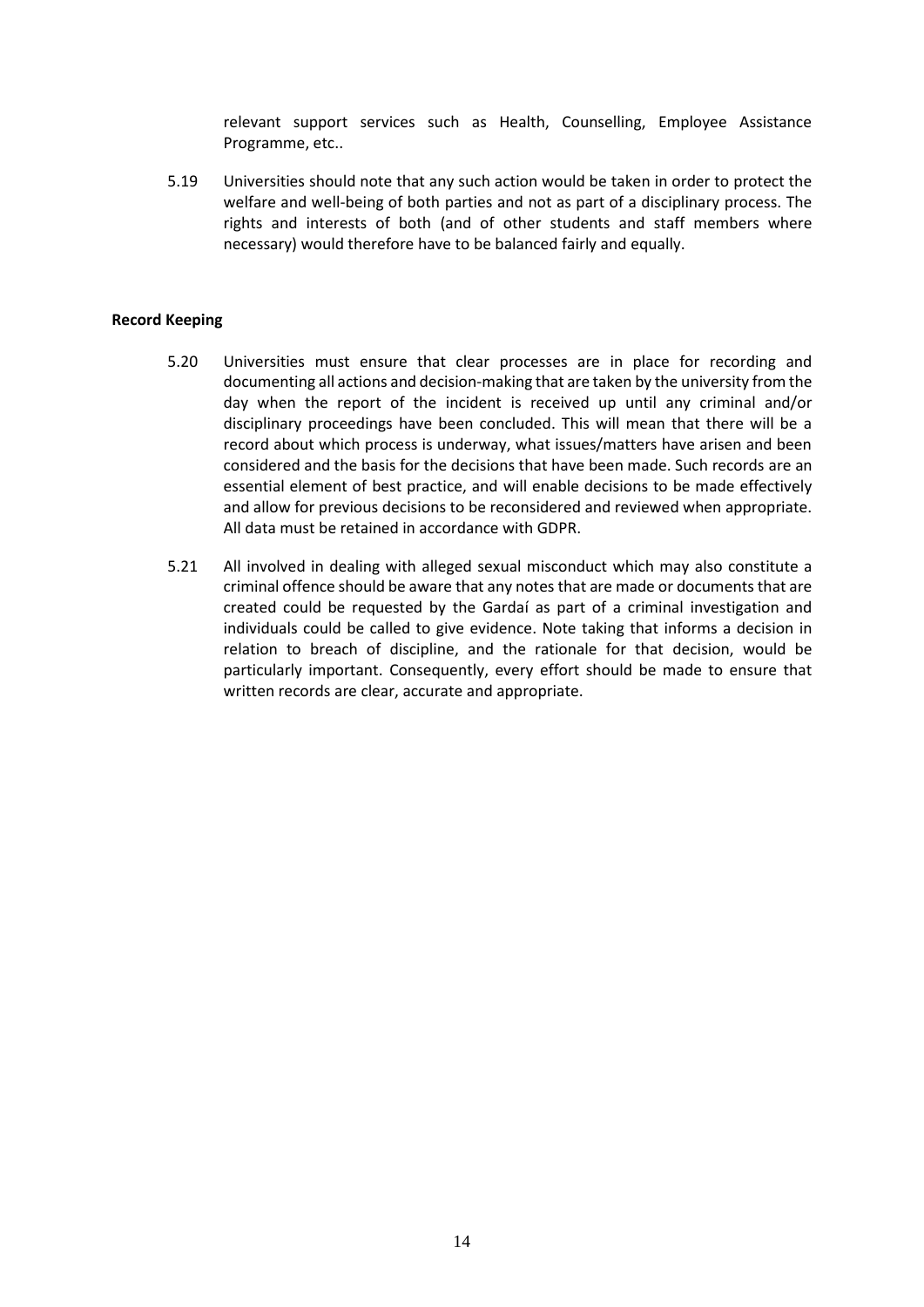#### 6. **Provision of Information and Support to complainants in relation to procedural options**

- 6.1 No pressure should be put on the complainant to take any particular course of action. The support required by those who have experienced any form of Sexual Misconduct should be trauma-informed, and may range from counselling, educational supports, and information and help with accessing available services, either internal or external, such as Rape Crisis Centres or SATUs, in addition to any internal or external investigative process. Relevant policies should also stipulate clearly that no penalisation of a complainant will be tolerated.
- 6.2 In providing information and support in response to complaints, universities should assist complainants to understand the various options available to them and provide them with support in making a decision about the way forward.

The key decisions for the complainant will usually be as follows:

- 6.2.1 make a report to the Garda Síochána
- 6.2.2 take some time to consider the options (in this situation, where appropriate, universities should provide advice about attendance at the nearest sexual assault treatment unit (SATU) which can enable forensic evidence to be collected whilst a decision is being made about whether or not to make a report to the Garda Síochána. Forensic samples should be collected as soon as possible, but can be collected within up to seven days, and can be stored by the SATU for up to one year)
- 6.2.3 not report the matter to the Garda Síochána but request that the university consider the case under its disciplinary procedures (or other internal process)
- 6.2.4 report the matter to the university and the Gardaí such that a criminal investigation/prosecution and university disciplinary process may each be instituted
- 6.2.5 take no further action.
- 6.3 When outlining the options available, universities should ensure that the complainant understands the process related to each option and, in particular, understands the difference between criminal investigations/proceedings and university disciplinary investigations/proceedings.
- 6.4 A number of the key differences are set out below.
	- 6.4.1 Under the criminal process, the complaint will be treated as a potential criminal offence. Under the disciplinary process, the complaint will be treated as a potential breach of discipline.
	- 6.4.2 A disciplinary process will generally be completed in a much shorter timeframe than a criminal process
	- 6.4.3 In a criminal trial, the Court (judge/jury) will consider the criminal charge, the evidence called by the State prosecutor, the challenges to that evidence made by or on behalf of of the accused person, and any evidence given by or on behalf of the accused person. The Court will ultimately decide whether the prosecution has proved the case beyond reasonable doubt, in which case a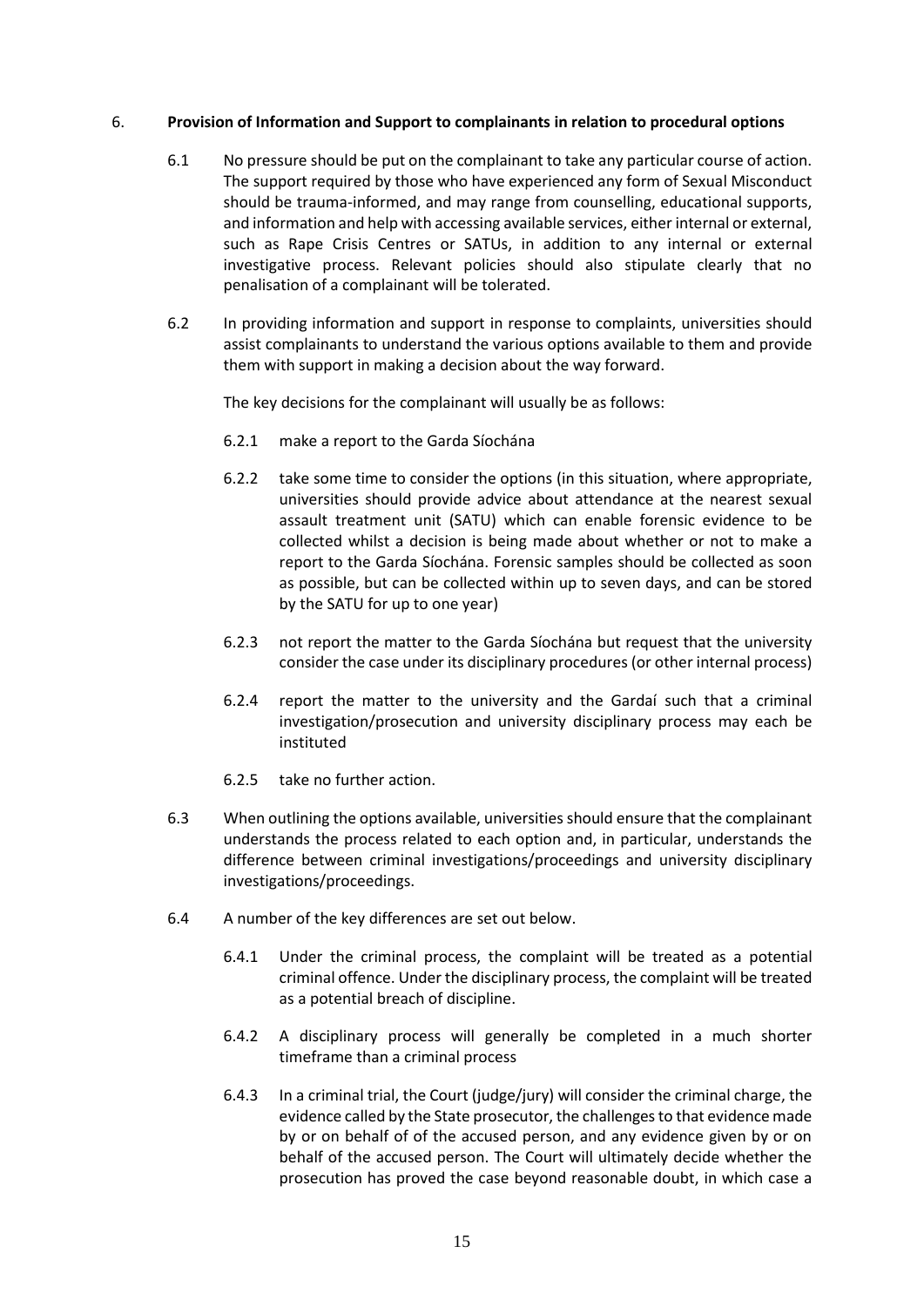conviction will be recorded and a penalty (fine/imprisonment) will be imposed. In a university process, if a complaint of Sexual Misconduct is received, precautionary action will be considered, the complaint will be investigated and, if it is upheld on the balance of probability, a sanction (warning/suspension/expulsion/dismissal) will be imposed on the respondent/wrongdoer.

- 6.4.4 A disciplinary investigation will be more limited than a criminal investigation because forensic analysis and medical examinations may not be available to universities and universities have no general power to compel witnesses to give evidence.
- 6.4.5 Under the criminal process, a judge can impose a wide range of sanctions on an individual who is found to have committed a criminal offence (including imprisonment) and can put conditions/restrictions on that individual which apply nationwide for significant periods of time. Under the disciplinary process, the most severe sanction that can be imposed on a student who is found to have committed a breach of discipline by a university is expulsion from the institution and, once the individual has left, any restrictions/conditions placed on them by the university will no longer be applicable. Likewise, the most severe sanction for a staff member would be dismissal. In addition, the complainant should understand that following a disciplinary process, there will be very limited circumstances in which the university can disclose any information about the misconduct to the complainant or any other person. Universities will have a general obligation to keep the information confidential and, subject to certain exemptions, specific obligations not to disclose the information to third parties under the Data Protection obligations. Another key difference is that the criminal process may take a significant length of time whereas a university disciplinary process may be resolved within a shorter timeframe.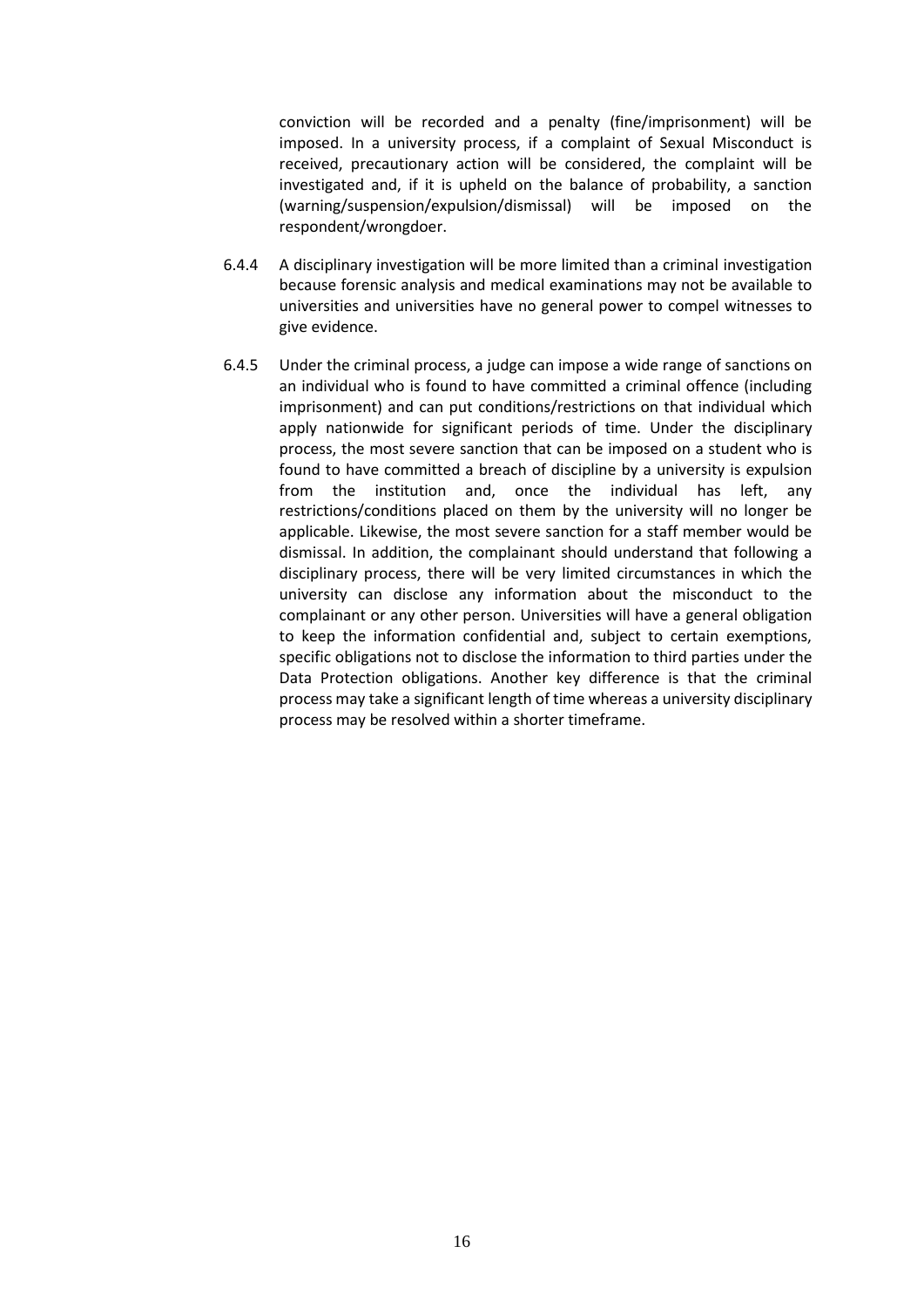### **APPENDIX 1 – Examples of Sexual Misconduct**

| <b>Examples of Sexual Misconduct</b>                                                                                                                            |                                                                                                                                                                                                                                                 |  |  |  |
|-----------------------------------------------------------------------------------------------------------------------------------------------------------------|-------------------------------------------------------------------------------------------------------------------------------------------------------------------------------------------------------------------------------------------------|--|--|--|
|                                                                                                                                                                 |                                                                                                                                                                                                                                                 |  |  |  |
|                                                                                                                                                                 | Predicating inclusion or access to work or study opportunities or other advantages<br>on participation in interactions of a sexual nature                                                                                                       |  |  |  |
|                                                                                                                                                                 | Grooming, psychological abuse and coercive contact                                                                                                                                                                                              |  |  |  |
|                                                                                                                                                                 | Making unwanted/unsolicited remarks of a sexual nature, either directly, or via text<br>or social media apps. (sexting)                                                                                                                         |  |  |  |
|                                                                                                                                                                 | Kissing without consent.                                                                                                                                                                                                                        |  |  |  |
|                                                                                                                                                                 | Touching inappropriately through clothes without consent.                                                                                                                                                                                       |  |  |  |
|                                                                                                                                                                 | Non-consensual taking or sharing of intimate images (upskirting etc).                                                                                                                                                                           |  |  |  |
|                                                                                                                                                                 | Sexual cyberbullying.                                                                                                                                                                                                                           |  |  |  |
|                                                                                                                                                                 | Verbal, non-verbal or physical harassment in a sexual context (including verbal or<br>physical advances, requesting sexual favours, asking about a person's sexual<br>preferences or activities, making disparaging remarks of a sexual nature) |  |  |  |
|                                                                                                                                                                 | Inappropriately showing sexual organs or images of sexual organs to another<br>person without consent.                                                                                                                                          |  |  |  |
|                                                                                                                                                                 | Creating, accessing, viewing or distributing child pornography material online or<br>offline.                                                                                                                                                   |  |  |  |
|                                                                                                                                                                 | Stalking behaviours whether online or offline.                                                                                                                                                                                                  |  |  |  |
|                                                                                                                                                                 | Attempting to engage in sexual intercourse or engaging in a sexual act without<br>consent.                                                                                                                                                      |  |  |  |
|                                                                                                                                                                 | Sexual violence or engaging in a sexual act without consent.                                                                                                                                                                                    |  |  |  |
| Note that in relation to certain items universities may be entitled to expect higher standards of<br>behaviour from staff that they might expect from students. |                                                                                                                                                                                                                                                 |  |  |  |